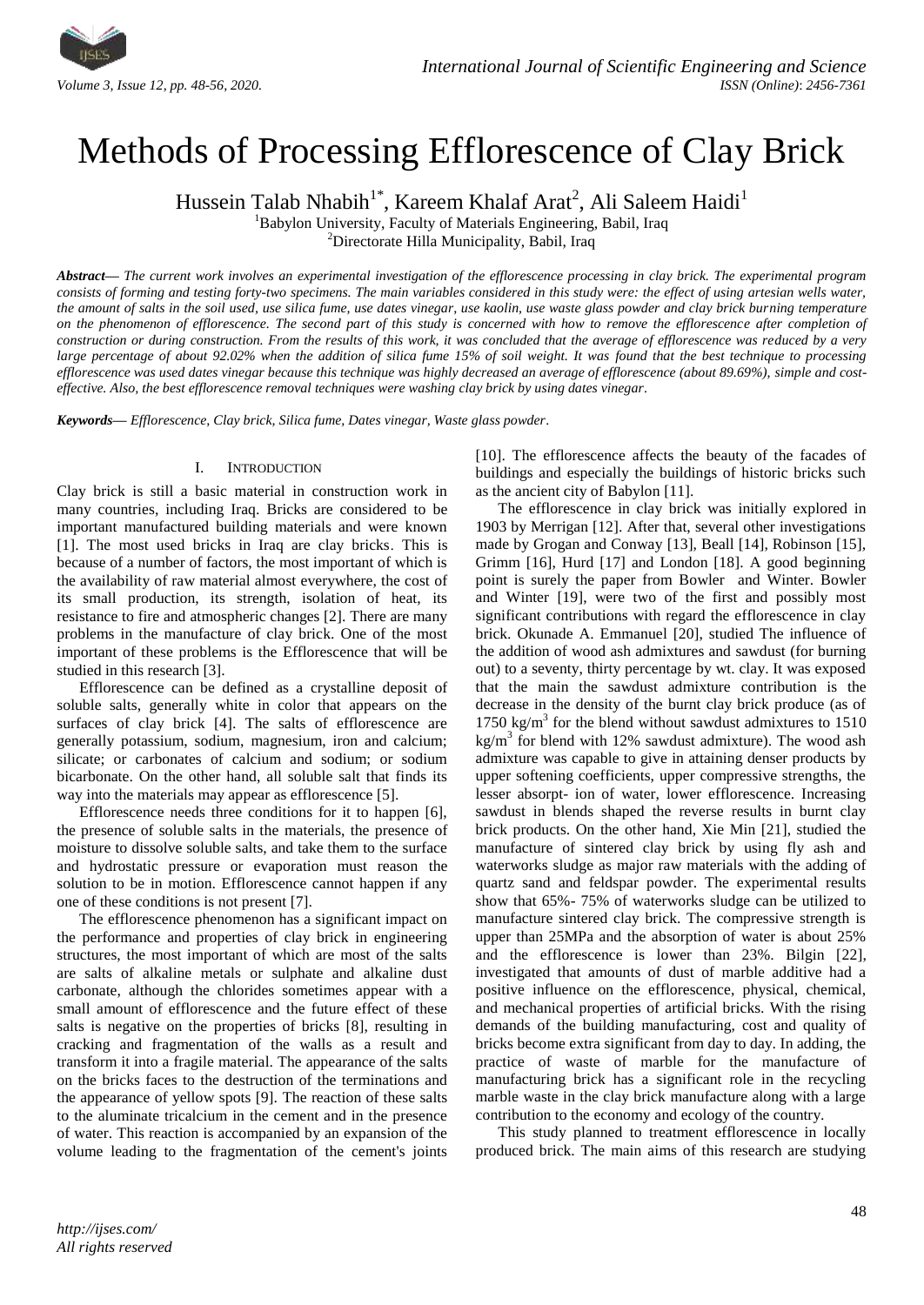

the effect of dissolved salts in water and/or soil used in the manufacture of clay brick on the phenomenon of efflorescence. Also, processing efflorescence in brick by adding silica fume or dates vinegar or kaolin or waste glass powder at different ratios (5%, 10%, 15%) of the weight of soil. Find out the effect of the change in the burn temperature of clay brick on the phenomenon of efflorescence. Finally, processing of the efflorescence post-construction operation by washing the brick building with dates vinegar.

## II. EXPERIMENTAL PROGRAM

## *2.1 Materials Properties*

#### *2.1.1 Soil*

Table 1,2 explain the test results of chemical and physical properties and chemical analysis of oxides of soil.

|  | TABLE 1. Chemical and physical properties of the soil |  |  |  |  |
|--|-------------------------------------------------------|--|--|--|--|
|  |                                                       |  |  |  |  |

| Properties of soil    | <b>Values</b> |      |
|-----------------------|---------------|------|
| Content of moisture % |               | 23   |
| Specific gravity      |               | 2.76 |
|                       | L.L%          | 32   |
| Atterbeerg limit      | P.L%          | 19   |
|                       | $P.I\%$       | 13   |
|                       | Sand%         | 20   |
| Grain size of soils   | Silt%         | 32   |
|                       | Clav%         | 48   |
| Sulphate %            | 2.36          |      |
| Gypsum%               | 3.12          |      |
| Chloride%             | 0.15          |      |
| Carbonate%            | 22.           |      |
| Total soluble salts   | 0.019         |      |
| PH                    | 7.4           |      |
| Organic matter%       | 0.44          |      |

#### *2.1.2 Water used*

Water used in this work is brought from the (Al-Sadjad brick plant). This plant uses the water of artesian wells to manufacture clay brick. The reason for using this water in this study is to simulate the industrial reality of clay brick in this plant. The percentage of dissolved salts in this water and distilled water was measured in the amount of 750 ppm (part per million), 20 ppm, respectively.

TABLE 2. Chemical analysis of soil oxides.

| E 2. Chemical analysis of soll |                 |  |  |  |
|--------------------------------|-----------------|--|--|--|
| Oxides                         | Content $(\% )$ |  |  |  |
| SiO <sub>2</sub>               | 33.67           |  |  |  |
| Fe <sub>2</sub> O <sub>3</sub> | 8.04            |  |  |  |
| $Al_2O_3$                      | 11.91           |  |  |  |
| TiO <sub>2</sub>               | 0.93            |  |  |  |
| CaO                            | 16.45           |  |  |  |
| MgO                            | 3.45            |  |  |  |
| Na <sub>2</sub> O              | 1.90            |  |  |  |
| $K_2O$                         | 2.08            |  |  |  |
| SO <sub>3</sub>                | 3.09            |  |  |  |
| CL                             | 0.34            |  |  |  |
| $P_2O_5$                       | 0.27            |  |  |  |
| L.O.I                          | 17.87           |  |  |  |

# *2.1.3 Silica fume*

Silica fume utilized was German manufacture bought from local markets in this work. Table 3 and Table 4 explain the physical properties of silica fume utilized and its chemical composition respectively (depending on the producer) [23]. The experimental results explained that it was adapted to the chemical and physical boundary of ASTM C1240-05 [24].

| TABLE 3. Physical properties of silica fume [23]. |  |  |  |
|---------------------------------------------------|--|--|--|
|                                                   |  |  |  |

| <b>Physical property</b>           | Silica fume |
|------------------------------------|-------------|
| Specific surface area, $(m^2/kg)$  | 24500       |
| Density ( $\text{kg}/\text{m}^3$ ) | 478         |
| Specific gravity                   | 2.18        |
| Color                              | Gray dust   |

## *2.1.4 Dates vinegar*

Dates vinegar is a fluid that is manufactured from the fermentation of ethanol into acetic acid. The fermentation is approved out by bacteria. Dates vinegar consists of [acetic](https://www.thoughtco.com/vinegar-chemical-formula-and-facts-608481) (CH3COOH) [25]. Table 5 show the physical properties of dates vinegar [26].

| Oxides                         | Content $(\% )$ | <b>Requirement of pozzolan ASTM C1240-05</b> |
|--------------------------------|-----------------|----------------------------------------------|
| SiO <sub>2</sub>               | 95.68           | > 85                                         |
| $Al_2O_3$                      | 0.5             |                                              |
| Fe <sub>2</sub> O <sub>3</sub> |                 |                                              |
| Na <sub>2</sub> O              |                 |                                              |
| CaO                            | 1.30            |                                              |
| MgO                            | 0.43            |                                              |
| SO <sub>3</sub>                | 0.31            | $<$ 4                                        |
| L.O.I                          | 1.55            | < 6                                          |

TABLE 5. Physical properties of dates vinegar used [26].

| <b>Physical property</b>         | Dates vinegar |
|----------------------------------|---------------|
| Density $(g/ml)$                 | $\Omega$      |
| Boiling point (degrees celsius)  | 100.6         |
| Freezing point (degrees celsius) |               |
|                                  |               |

# *2.1.5 Kaolin*

The used kaolin clay were brought in from the geological survey, which abound in Al-Gaara area of Al-Rutba city in Al-Anbar province. Table 6 shows the physical properties and chemical analysis of kaolin [27, 28].

# *2.1.6 Fine waste glass and coarse waste glass*

Fine waste glass and coarse waste glass in diameter (0.5-2) mm are obtained from the cool-drinks bottles which is formed by grinding. The ground waste glass is taken to the laboratory for mixing with the clay to form bricks [29].

| <b>Physical analysis</b>       | Kaolin % |
|--------------------------------|----------|
| Sand                           | 8.5      |
| Silt                           | 17       |
| Clay                           | 74.5     |
| <b>Chemical analysis</b>       | Kaolin % |
| SiO <sub>2</sub>               | 49.4     |
| $Al_2O_3$                      | 35.33    |
| Fe <sub>2</sub> O <sub>3</sub> | 1.24     |
| CaO                            |          |
| MgO                            |          |
| SO <sub>3</sub>                | 0.14     |
| L.O.I                          | 13.89    |

# 2*.2 Preparing and Description of Clay Brick Specimens*

Soil is cleaned well from the organic material and other materials, crushed ,Softened then additional the water by (19% of weight of soil) to give a mixture of acceptable plasticity.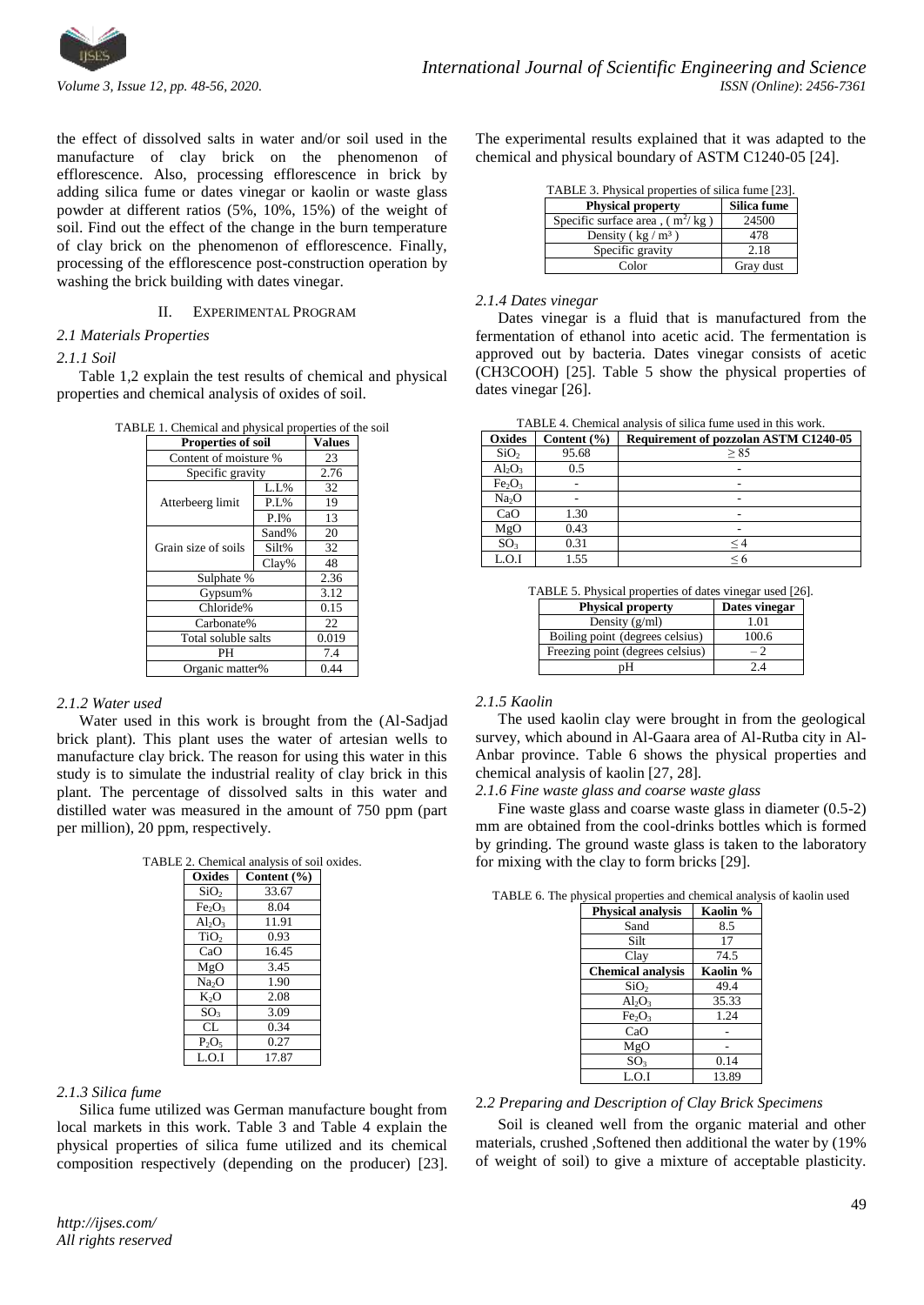

The specimens of brick were prepared by putting the mix with complete homogeneity, Manual compaction continued strong in a steel mold with dimensions of (1.875, 2.875, 6) cm (height, width, length) respectively. These dimensions represent a scale length of 1/4 of the dimensions of the real bricks (7.5, 11.5, 24) cm. The surfaces of the mold were greased with special oils, at the fullness and access to the surface specimens the removal of surplus mix by using a piece of metal, then the surface well settled by (manually trowels),

specimens were left for a time of seven days for the purposes of ensuring the dry-out and ensure that for a crack in brick. Then placed in a furnace at a temperature  $(1000^{\circ}C)$  for the purpose of on fire it. The burning program was including the increasing of temperature by 500 <sup>º</sup>C/h to burning temperature. Then the specimens were left at the burning temperature for two hours at the stay time, then decreasing of temperature by 500 ºC/h. Table 7 explains the symbols of clay brick specimens.



Fig. 1. Materials used during this work a) Silica fume, b) Dates vinegar, c) Kaolin, d) Fine waste glass and e) Coarse waste glass.

| TABLE 7. Symbols of tested clay brick specimens. |                                                                                  |  |  |  |  |
|--------------------------------------------------|----------------------------------------------------------------------------------|--|--|--|--|
| <b>Symbols</b>                                   | <b>Refer to</b>                                                                  |  |  |  |  |
| A1, A2                                           | Two specimens made of plant water $+$ plant soil.                                |  |  |  |  |
| B1, B2                                           | Two specimens made of distilled water $+$ plant soil.                            |  |  |  |  |
| W1, W2                                           | Two specimens made of plant water $+$ Washed plant soil.                         |  |  |  |  |
| <b>SF1, SF2</b>                                  | Two specimens made of plant water $+$ plant soil $+5\%$ Silica Fume.             |  |  |  |  |
| SF3, SF4                                         | Two specimens made of plant water $+$ plant soil $+10\%$ Silica Fume.            |  |  |  |  |
| SF5, SF6                                         | Two specimens made of plant water $+$ plant soil $+15\%$ Silica Fume.            |  |  |  |  |
| V1, V2                                           | Two specimens made of plant water $+$ plant soil $+5\%$ Dates Vinegar.           |  |  |  |  |
| V3, V4                                           | Two specimens made of plant water $+$ plant soil $+10\%$ Dates Vinegar.          |  |  |  |  |
| V5, V6                                           | Two specimens made of plant water $+$ plant soil $+15\%$ Dates Vinegar.          |  |  |  |  |
| 700C1, 700C2                                     | Two specimens made of plant water $+$ plant soil $+$ burnt at 700 $C^{\circ}$ .  |  |  |  |  |
| 900C1, 900C2                                     | Two specimens made of plant water $+$ plant soil $+$ burnt at 900 $C^{\circ}$ .  |  |  |  |  |
| 1100C1, 1100C2                                   | Two specimens made of plant water $+$ plant soil $+$ burnt at 1100 $C^{\circ}$ . |  |  |  |  |
| K1, K2                                           | Two specimens made of plant water $+$ plant soil $+5\%$ Kaolin.                  |  |  |  |  |
| K3, K4                                           | Two specimens made of plant water $+$ plant soil $+10\%$ Kaolin.                 |  |  |  |  |
| K5, K6                                           | Two specimens made of plant water $+$ plant soil $+15\%$ Kaolin.                 |  |  |  |  |
| FG1, FG2                                         | Two specimens made of plant water $+$ plant soil $+5\%$ Fine Waste Glass.        |  |  |  |  |
| FG3, FG4                                         | Two specimens made of plant water $+$ plant soil $+10\%$ Fine Waste Glass.       |  |  |  |  |
| FG5, FG6                                         | Two specimens made of plant water $+$ plant soil $+15\%$ Fine Waste Glass.       |  |  |  |  |
| CG1, CG2                                         | Two specimens made of plant water + plant soil+5% Coarse Waste Glass.            |  |  |  |  |
| CG3, CG4                                         | Two specimens made of plant water $+$ plant soil $+10\%$ Coarse Waste Glass.     |  |  |  |  |
| CG5, CG6                                         | Two specimens made of plant water $+$ plant soil $+15\%$ Coarse Waste Glass.     |  |  |  |  |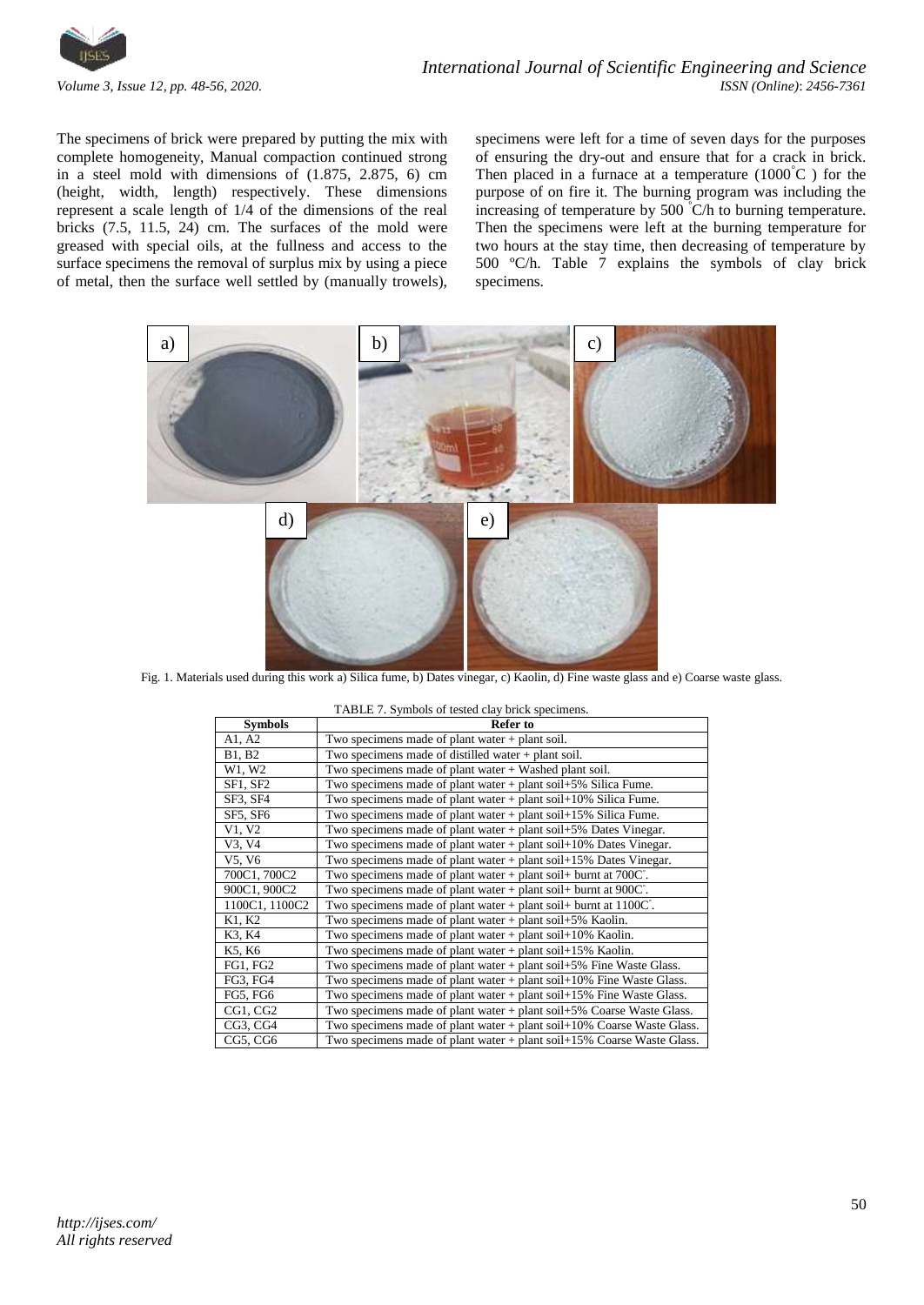



Fig. 2. Forty-two clay brick specimens.

## *2.3 Efflorescence Test*

Efflorescence test is made depending on ASTM C67–02c [30]. Every two specimens in the same group are put on its ends in a flat, small plastic container containing distilled water for one week, and is additional the water when its dry to keep the water depth is 0.6 cm, then left in the same room without water for 3 days for the purposes of drying up, and a growth of the efflorescence phenomenon, after that determined the sum efflorescence area in every sample. The rate of the two specimen test results for every group is taken. The ratio of

efflorescence is determined by follow law:-  
\nEfflorescence ratio % = 
$$
\frac{\text{Total areas of efflorescence}}{\text{Total areas of brick sides}} \times 100
$$
 (1)

## *2.4 Removal of Efflorescence*

The second part of this study is concerned with how to remove efflorescence after completion of construction or during construction. A field study has been conducted on some of the work sites built with locally produced clay brick that suffer from the phenomenon of efflorescence. The initial step in the removal of efflorescence must be trying to identify the salt. If the salt is water soluble, the better removal technique is with a dry brush. Washing with water or the usual weathering process might be too effective. Alternatively, hand rinsing by a stiff bristle brush and a mild detergent will often prove sufficient if the efflorescence is in limited areas or small patches. Washing by using dates vinegar may be needed for some cases of efflorescence. But, forever soak the surface with water before utilizing dates vinegar in order to keep the cleaner from penetrating into the brick and further opening voids that encourage efflorescence.

The steps of the processing efflorescence with the technique of washing the dates vinegar is explained as follows and shown in fig. 3.:-

- 1) The walls are cleaned using brooms to be swept from above to below and equip the face of the wall to paint.
- 2) Coating the walls with the solution (1 part dates vinegar: 8 parts water) using the brushes of the pigment with all the requirements of protection and safety because of the effect of the solution on the human body.
- 3) Leaves the wall for a day and repaint again and so until completion 3 times with a day left between the coating layer and the other.
- 4) After completing 3 layer coating and after leaving it for the last day, sprinkle the brick with water and the work of the spray using cement and water with a little sand.
- 5) The wall is ready to complete the finishing layers such.



Fig. 3. Removal of efflorescence by using dates vinegar after completing 2 layer coating

#### III. RESULTS AND DISCUSSION

*3.1 The Effect of Using Artesian Wells Water and the Salts in the Soil*

Table 8 shows the efflorescence test results for A1, A2, B1, B2, W1and W2 clay brick specimens to investigate the effect of the use of artesian wells water and the amount of salts in the soil utilized in the production of clay brick on a phenomenon of efflorescence. It can be noted from Table 8 and Fig. 4 that the average of efflorescence of two clay brick specimens A1, A2 was 51.61%. This average of efflorescence is very high because the water of artesian wells contains a high percentage of soluble salts and Iraqi soils contain a high amount of the metal clisite and when treated thermally the metal dissociates to free calcium oxide released carbon dioxide and the latter leads to the generation of internal stresses and pathways and channels [31,32], which causes it to get cracking sometimes, depending on the percentage of calcium carbonate and its softness in the soil while the free calcium oxide reacts to the water vapor found in the atmosphere absorbed by the brick forming calcium hydroxide because the last compound has the size of its molecules twice the size of free calcium oxide molecules also causes stress and leads to cracking and breaking in its location the decomposition of soft, free calcium oxide molecules leads to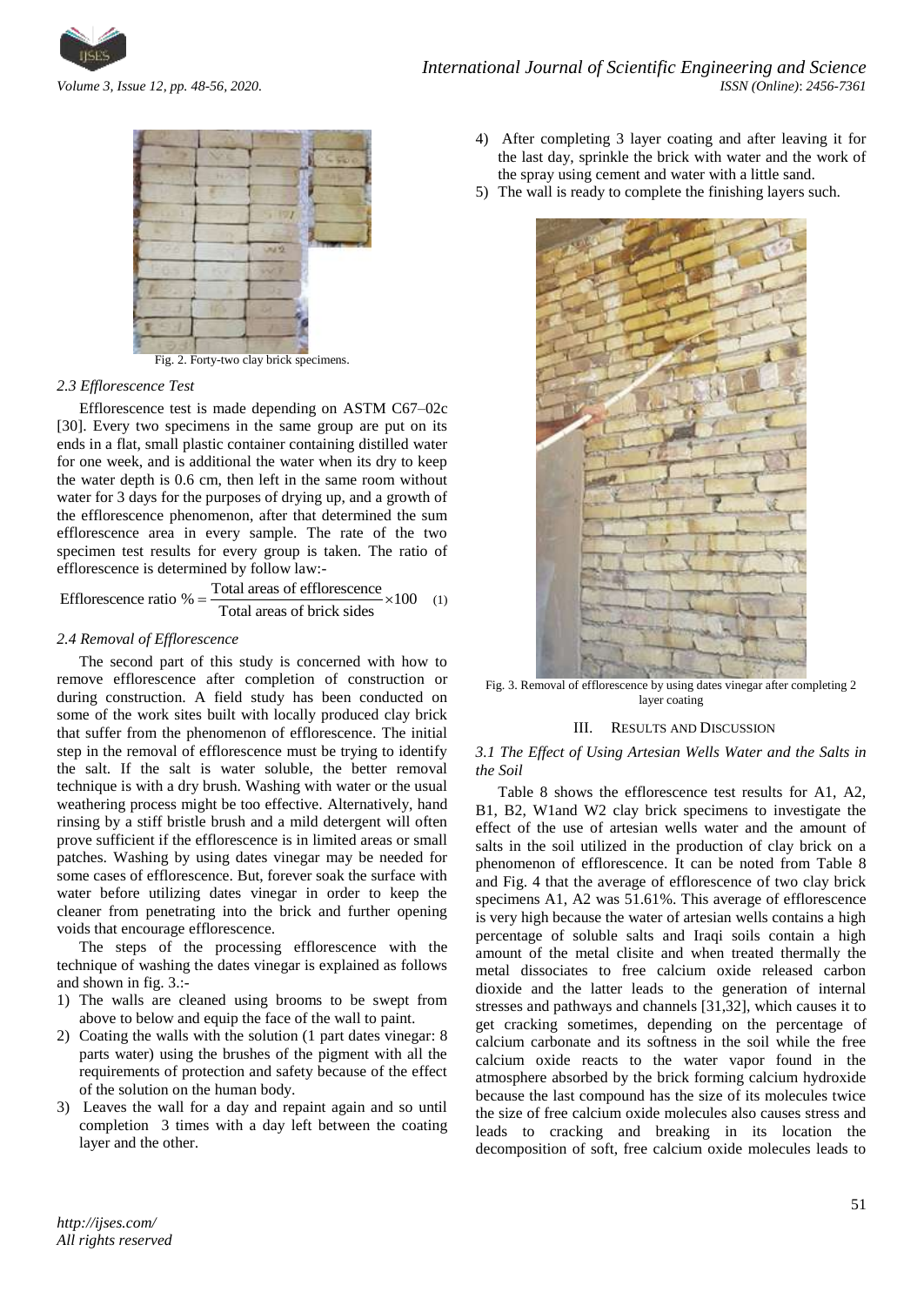

increased weight loss during burning, causing low density, increased porosity, water absorption and low durability. Increased permeability facilitates the function of water absorption, thus melting the soluble salts present in the brick cavity and moving towards the surface causing what is known as the phenomenon of efflorescence. When the water of artesian wells was replaced with distilled water used in the manufacture of clay brick specimens B1, B2, the average of efflorescence was reduced by 30.13% due to the decrease in the percentage of soluble salts. From the foregoing, it can be concluded that using artesian wells in the clay brick industry causes a high amount of efflorescence to have a large amount of dissolved salts. So it is not used in a clay brick industry. When the used soil was washed in clay brick specimens W1, W2, the average of efflorescence decreased by 18.85% due to the decrease in the amount of soluble salts found in the soil. A low rate of efflorescence decrease due to soil washing results in the loss of fine soil granules resulting in a large number of pores in the clay brick produced, so the process of exit the dissolved salts of the brick surface is easy, which causes a high rate of the efflorescence phenomenon. See Fig. 5

# *3.2 The Effect of Using Silica Fume*

Table 8 shows the efflorescence test results for SF1, SF2, SF3, SF4, SF5 and SF6 clay brick specimens to investigate the effect of using silica fume in different ratios (5%, 10%, 15%) on the phenomenon of efflorescence. From Table 8, Fig. 4 and Fig. 6, It can be observed that the average of efflorescence was reduced by a very large percentage of about 92.02% when the addition of silica fume 15% of soil weight and this decrease ratio in efflorescence reduces at lower the percentage of silica fume added and the reason is that silica fume decrease the pores inside the clay brick at a temperature of 1000C $^{\circ}$  and thus less the water absorption of the clay brick and decrease of the average of efflorescence.

# *3.3 The Effect of Using Dates Vinegar*

The dates vinegar has a noticeable effect on decreasing efflorescence by about 89.69% when it was added to the soil by about 15% of the soil weight as shown in Table 8, Fig. 4 and Fig. 6. The clay brick specimens with different addition ratios (5%, 10%, 15%) for the dates vinegar (V1, V2, V3, V4, V5 and V6) showed lower efflorescence when compared with the clay brick specimens without dates vinegar (A1, A2) by about (62.35%, 69.81% and 89.69%, respectively) because the dates vinegar reacts to the soluble salts found in the brick cavity and reduces the amount of those salts and thus decreases the efflorescence. From the experimental results exposed in Fig.4 and Table 8, it can be noted that the best addition to the dates vinegar to reduce the efflorescence is 15%. See Fig. 5.

#### *3.4 Effect of Brick Burning Temperature*

The percent ratio of increase and decrease in average of efflorescence is presented in Table 8 for clay brick specimens (700C1, 700C2, 900C1, 900C2, 1100C1 and 1100C2) when compared with control clay brick specimens (A1, A2). From Table 8, Fig. 4 and Fig. 6, It can be noted that the average of efflorescence was reduced by a large percentage of about 30.05% when the burning temperature of brick increased from 700C $\degree$  to 1100C $\degree$  because a raise in the burning temperature so increases the phase of glassy of bunted brick bodies and radically decrease a total pore volume in the brick bode and decrease in water absorption parameters and efflorescence. See Fig.5.

TABLE 8. Efflorescence test results for clay brick specimens.

| <b>Specimens</b> | <b>Efflorescence</b> | <b>Average of</b> | Decrease ratio in |  |
|------------------|----------------------|-------------------|-------------------|--|
| No.              | $\frac{0}{0}$        | Efflorescence %   | Efflorescence %   |  |
| A1               | 50.45                | 51.61             |                   |  |
| $\overline{A2}$  | 52.76                |                   |                   |  |
| B1               | 35.56                | 36.06             | 30.13             |  |
| B2               | 36.55                |                   |                   |  |
| $\overline{W1}$  | 42.67                | 41.88             | 18.85             |  |
| $\overline{W2}$  | 41.09                |                   |                   |  |
| SF1              | 12.95                | 12.42             | 75.93             |  |
| SF <sub>2</sub>  | 11.89                |                   |                   |  |
| SF3              | 10.04                | 9.96              | 80.70             |  |
| SF <sub>4</sub>  | 9.88                 |                   |                   |  |
| SF <sub>5</sub>  | 4.66                 | 4.12              | 92.02             |  |
| SF <sub>6</sub>  | 3.57                 |                   |                   |  |
| V1               | 18.27                | 19.43             | 62.35             |  |
| V <sub>2</sub>   | 20.58                |                   |                   |  |
| V <sub>3</sub>   | 16.81                | 15.58             | 69.81             |  |
| V <sub>4</sub>   | 14.34                |                   |                   |  |
| V5               | 6.30                 | 5.32              | 89.69             |  |
| V <sub>6</sub>   | 4.33                 |                   |                   |  |
| 700C1            | 68.55                | 67.17             | $-30.15$          |  |
| 700C2            | 65.78                |                   |                   |  |
| 900C1            | 54.38                | 53.91             | $-4.46$           |  |
| 900C2            | 53.44                |                   |                   |  |
| 1100C1           | 48.22                | 47.66             | 7.65              |  |
| 1100C2           | 47.09                |                   |                   |  |
| K1               | 13.88                | 14.39             | 72.12             |  |
| K2               | 14.90                |                   |                   |  |
| K3               | 9.99                 | 10.00             | 80.62             |  |
| K <sub>4</sub>   | 10.06                |                   |                   |  |
| K5               | 4.88                 | 5.25              | 89.83             |  |
| K <sub>6</sub>   | 5.61                 |                   |                   |  |
| FG1              | 30.00                | 31.44             | 39.08             |  |
| FG <sub>2</sub>  | 32.87                |                   |                   |  |
| FG3              | 25.86                | 26.54             | 48.58             |  |
| $FG\overline{4}$ | 27.22                |                   |                   |  |
| FG5              | 6.02                 | 5.73              | 88.90             |  |
| FG6              | 5.44                 |                   |                   |  |
| CG1              | 40.02                | 41.29             | 20.00             |  |
| CG2              | 42.55                |                   |                   |  |
| CG3              | 36.19                | 35.80             | 30.63             |  |
| CG4              | 35.41                |                   |                   |  |
| $\overline{CG5}$ | 15.93                | 14.77             | 71.38             |  |
| CG <sub>6</sub>  | 13.61                |                   |                   |  |

# *3.5 The Effect of Using Kaolin*

The effect of changing the added ratios of kaolin on the phenomenon of efflorescence is presented in Table 8, Fig. 4, Fig. 5 and Fig. 6. When treated thermally, Kaolin is characterized by the loss of crystallized water, which is approximately(15%) of its composition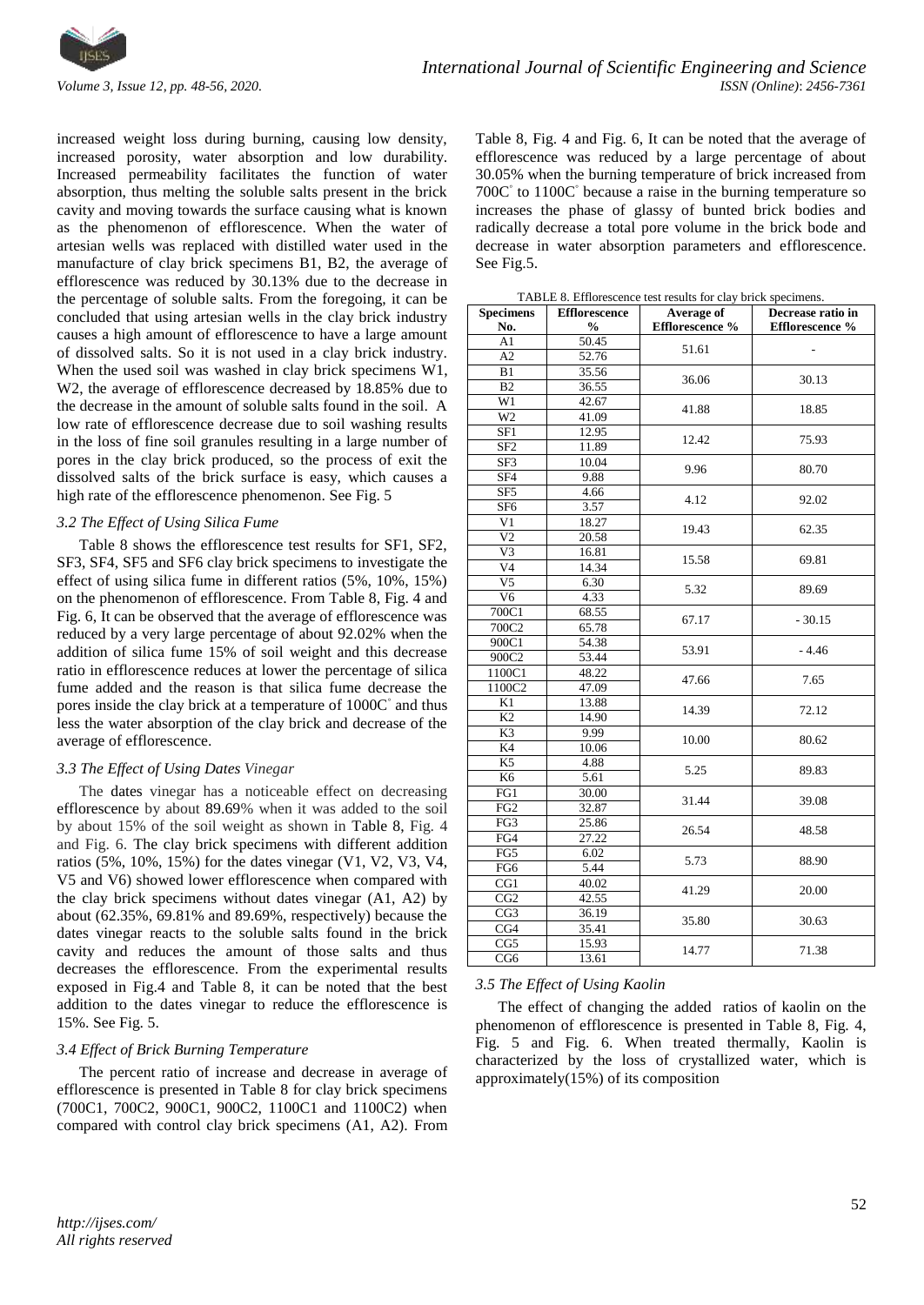

 $A1, A2$ <br> $B1, B2$ <br> $W1, W2$ 70 **W SF1, SF2**  $SF3, SF4$ 60  $SFS, SFG$ <br> $V1, V2$ Average of Efflorescence%  $V1, V2$ <br>  $V3, V4$ <br>  $V5, V6$ <br>  $= 700C1, 700C2$ <br>  $= 900C1, 900C2$ 50 40 1100C1, 1100C2  $K1, K2$ 30  $K3, K4$ **K5, K6**<br>**FG1, FG2**<br>**FG3, FG4** 20 FG5, FG6  $10$  $CG3, CG4$ CG5, CG6  $\overline{O}$ Fig. 4. Average of efflorescence results for clay brick specimens. W **a) A1,A2 b) B1,B2 c) W1,W2 d) SF3,SF4 e) SF1,SF2 f) SF5,SF6 g) V1,V2 h) 700C1,700C2 i**) **V5,V6 k**) **900C1,900C2 l l**) **K3,K4 m) 1100C1,1100C2 n) K1,K2 p) K5,K6 q) FG5,FG6 r) FG1,FG2 s) FG3,FG4 x) CG1,CG2 y) CG3,CG4 z) CG5,CG6**\* V \*

Fig. 5. Efflorescence of clay brick specimens.

 $e^{(0)}$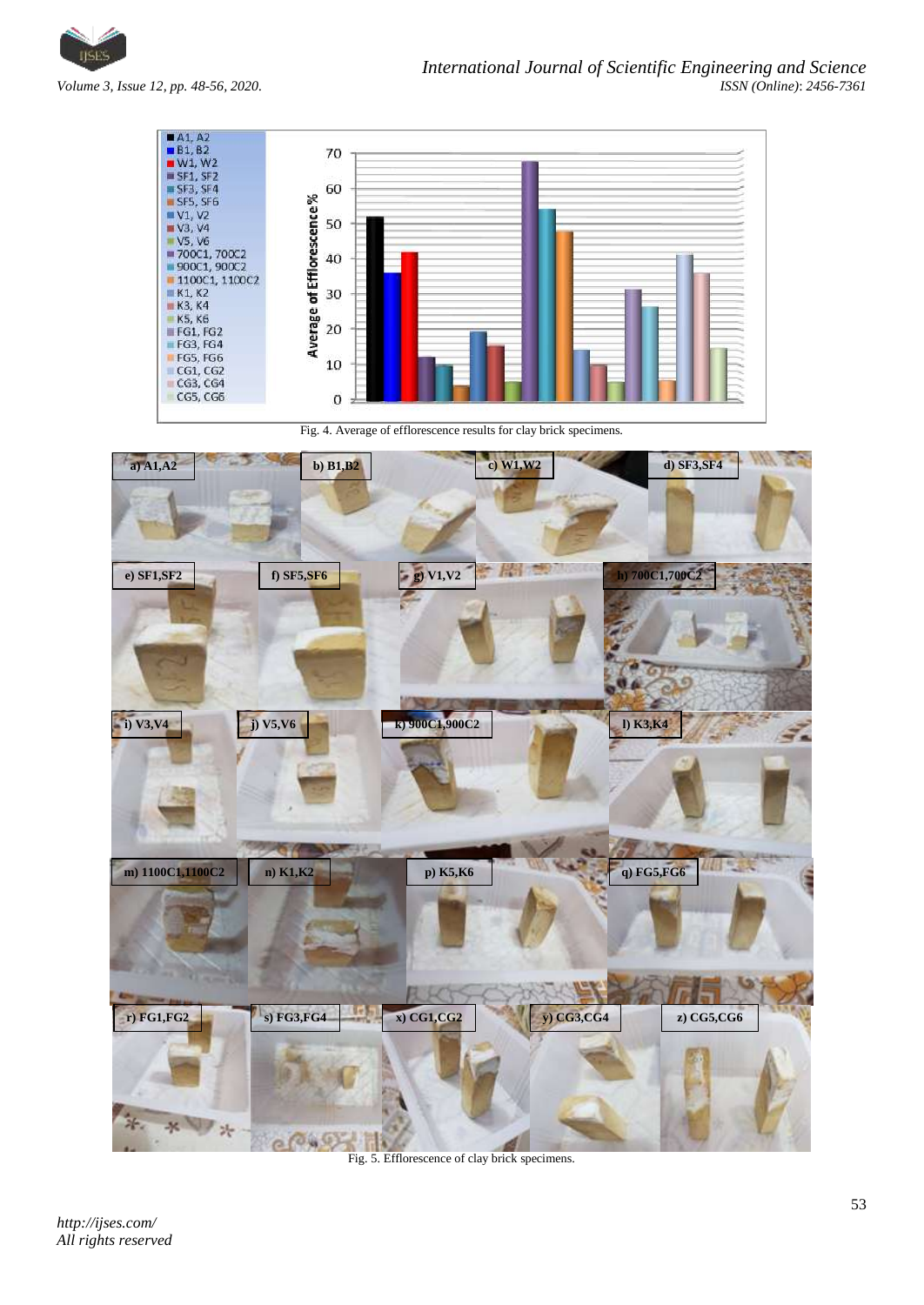



where it works to lower permeability and absorb water with an increased burning heat that helps to decrease the percentage of the efflorescence of the last to be associated with the bricks permeability and its link to the concentration of dissolved salts. From Table 8, Fig. 4 and Fig. 6, It can be observed that the average of efflorescence was reduced by a very large percentage of about 89.83% when the addition of kaolin 15% of soil weight and this decrease ratio in efflorescence reduces at lower the percentage of kaolin added and the reason is that kaolin decrease the pores in the clay brick and thus less the water absorption of the clay brick and decrease of the average of efflorescence. See Fig. 5.

*3.6 The Effect of Using Fine Waste Glass and Coarse Waste Glass*

The percent ratio of decrease in the average of efflorescence is presented in Table 8 for clay brick specimens (FG1, FG2, FG3, FG4, FG5, FG6, CG1, CG2, CG3, CG4, CG5 and CG6) when compared with control clay brick specimens (A1, A2). It can be observed that the average of efflorescence was reduced by a very large percentage 88.90%, 71.38% when the addition of fine waste glass 15% of soil weight or coarse waste glass 15% of soil weight, respectively. This decrease ratio in efflorescence reduces at lower the percentage of fine or coarse waste glass added. Experimental results show that the effect of fine waste glass in decreasing the average of efflorescence is more than the effect of coarse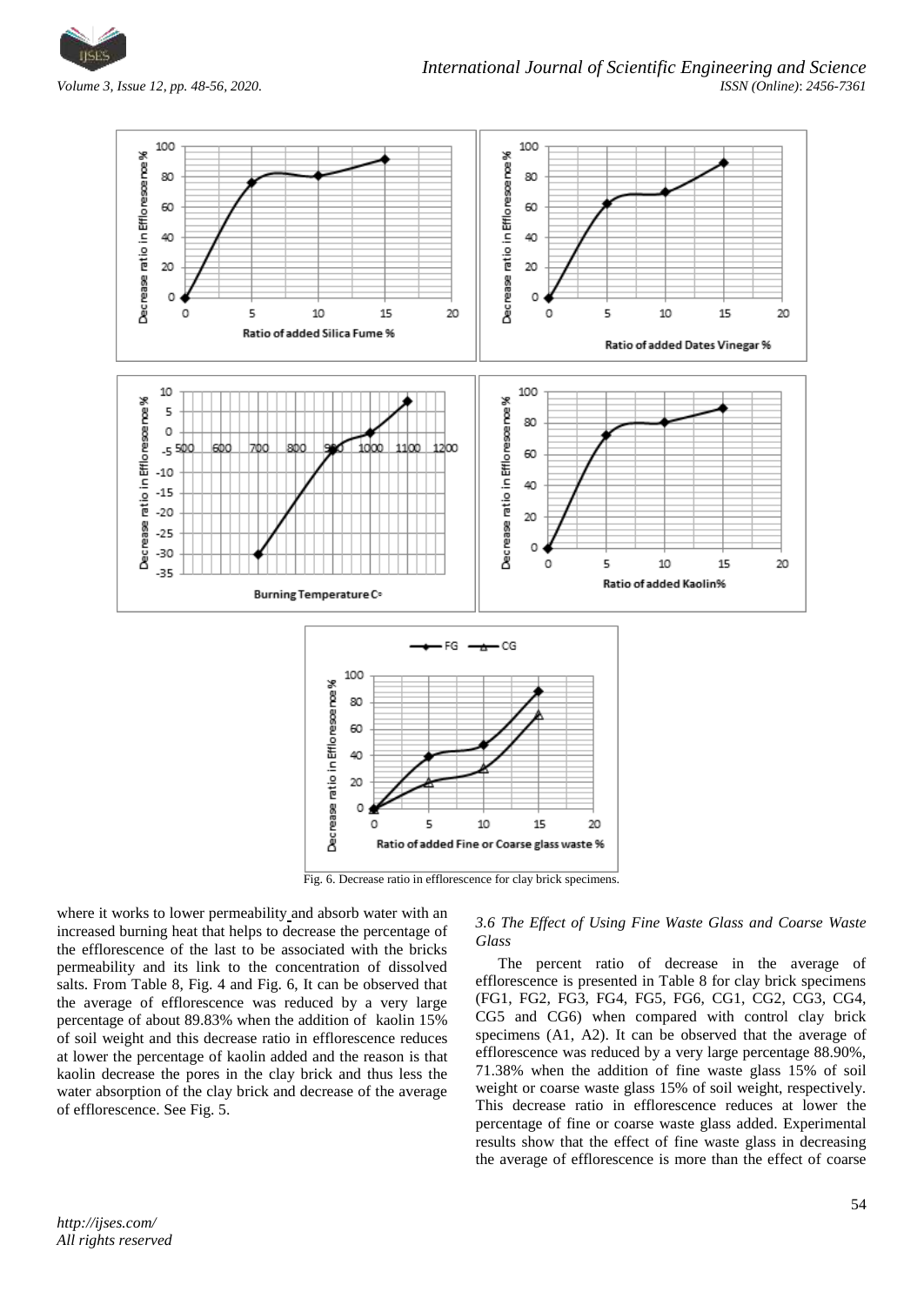

waste glass. This can be attributed to the melting of fine waste glass faster than the coarse waste glass which causes the pores in the brick to be blocked.

## *3.7 Evaluation of the Best Technique for Processing Efflorescence*

To select an appropriate technique for processing efflorescence, the relative effectiveness of different techniques for processing efflorescence for improving the performance (average of efflorescence, cost and simplicity in use) of clay brick are shown in Table 9. The least effective and the most effective alternatives were indicated with numbers 8 and 1, respectively for techniques to treatment efflorescence. It must be reaffirmed that the objectives do carry unequal weights. The weight of every objective (decreasing an average of efflorescence, cost and simplicity in use) was (50%, 30% and 20%), respectively. From Table 9, the best technique for processing efflorescence in clay brick was used dates vinegar followed in a second place use silica fume followed in a third place use fine waste glass followed in a fourth place use kaolin followed in a fifth place use coarse waste glass followed in a sixth place use distilled water followed in a seventh place increased burning temperature followed in the last place soil washing.

TABLE 9. Final evaluation of different techniques for processing efflorescence.

|                                                      | <b>Objectives</b>                                       |               |                                    |                     |
|------------------------------------------------------|---------------------------------------------------------|---------------|------------------------------------|---------------------|
| <b>Techniques for</b><br>processing<br>efflorescence | <b>Decreasing</b><br>average of<br>efflorescence<br>50% | Cost<br>30%   | <b>Simplicity</b><br>in use<br>20% | Final<br>evaluation |
| Use distilled<br>water                               | 3                                                       | 1.2           | 1.4                                | 5.6                 |
| Soil washing                                         | 3.5                                                     | 2.4           | 1.6                                | 7.5                 |
| Use silica fume                                      | 0.5                                                     | 1.5           | 0.4                                | 2.4                 |
| Use dates vinegar                                    | 1.5                                                     | 0.3           | 0.2                                | 2.0                 |
| Increased burning<br>temperature                     | 4                                                       | 1.8           | 1.2                                | 7.0                 |
| Use kaolin                                           | 1.0                                                     | 2.1           | 1.0                                | 4.1                 |
| Use fine waste<br>glass                              | $\overline{c}$                                          | $0.6^{\circ}$ | 0.6                                | 3.2                 |
| Use coarse waste<br>glass                            | 2.5                                                     | 0.9           | 0.8                                | 4.2                 |

#### IV. CONCLUSIONS

Depending on the experimental results of this study of the tested clay brick specimens, the following main conclusions can be summarized:-

- 1. Do not allow the use water of artesian wells in the manufacture of local clay brick because of their high percentage of soluble salts that cause very high efflorescence where the average of efflorescence is less than 30.13% when replacing artesian wells water with distilled water.
- 2. A low rate of efflorescence decrease by about 18.85% due to soil washing results in the loss of fine soil granules resulting in a large number of pores in the clay brick produced, which causes a high rate of the efflorescence phenomenon.
- 3. The average of efflorescence was reduced by a very large percentage 92.02% when the addition of silica fume 15% of soil weight and the reason is that silica fume decrease the pores inside the clay brick at a temperature of  $1000C<sup>°</sup>$ and thus less the water absorption of the clay brick and decrease of the average of efflorescence.
- 4. The best technique to reduce the efflorescence of clay brick is to add the dates vinegar by 15% of the weight of the soil, where the efflorescence decreased by about 89.69% when added the dates vinegar in addition is an easy and low cost technology.
- 5. The average of efflorescence was reduced a large percentage 30.05% when the burning temperature of brick increased from 700C◦ to 1100C◦ because a raise in the burning temperature so increases the phase of glassy of bunted brick bodies and radically decrease a total pore volume in the brick body and decrease in water absorption and efflorescence.
- 6. The average of efflorescence was reduced by a very large percentage of about 89.83% when the addition of kaolin 15% of soil weight.
- 7. Experimental results show that the effect of fine waste glass in decreasing the average of efflorescence is more than the effect of coarse waste glass. This can be attributed to the melting of fine waste glass faster than the coarse waste glass which causes the pores in the bricks to be blocked.
- 8. The best technique for processing the efflorescence after completion of construction or during construction is to wash the clay bricks by the dates vinegar or dipping the bricks with water basins containing dates vinegar.

#### ACKNOWLEDGEMENTS

Great thanks to the staff of the department of engineering of ceramic and building materials/ university of Babylon for his assistance during the period of this work. Thanks to all my friends for their forceful encouragement during the progress of this work.

#### **REFERENCES**

- [1] G.G.C. Ngapeya, D. Waldmann, F. Scholzen, Impact of the height imperfections of masonry blocks on the load bearing capacity of drystack masonry walls, Construction and Building Materials 165 (2018) 898–913.
- [2] S. A. Al-Mashhoda, M. B. Al-Samaani, Effect of rice husks on clay brick properties, Journal of Babylon University, Vol. 4, No. 5, 1999.
- [3] N. Bilgin, Use of waste marble powder in brick industry, Construction and Building Materials., vol. (29), (2012) 449–457.
- [4] H. Brocken, T.G. Nijland, White efflorescence on brick masonry: towards prediction of efflorescence risk, 13<sup>th</sup> International Brick and Block Masonry Conference Amsterdam, July, 2004.
- [5] Brick Industry of America, Technical Note 23A, Efflorescence, Causes and Prevention, June 2006.
- [6] G.K. Bowler, N.B. Winter, Investigation into the causes of persistent efflorescence on masonry, Masonry Int. 11, 15-18, 1997.
- [7] D. Benavente, M.A. Garcı´a del Cura, S. Ordo´n˜ez, Salt influence on evaporation from porous building rocks, Construct Building Mater 17:113–122, 2003.
- [8] H. Brocken, T.G. Nijland, White efflorescence on brick masonry and concrete masonry blocks, with special emphasis on sulphate efflorescence on concrete blocks, Constr. and Build. Materials, in press, 2004.